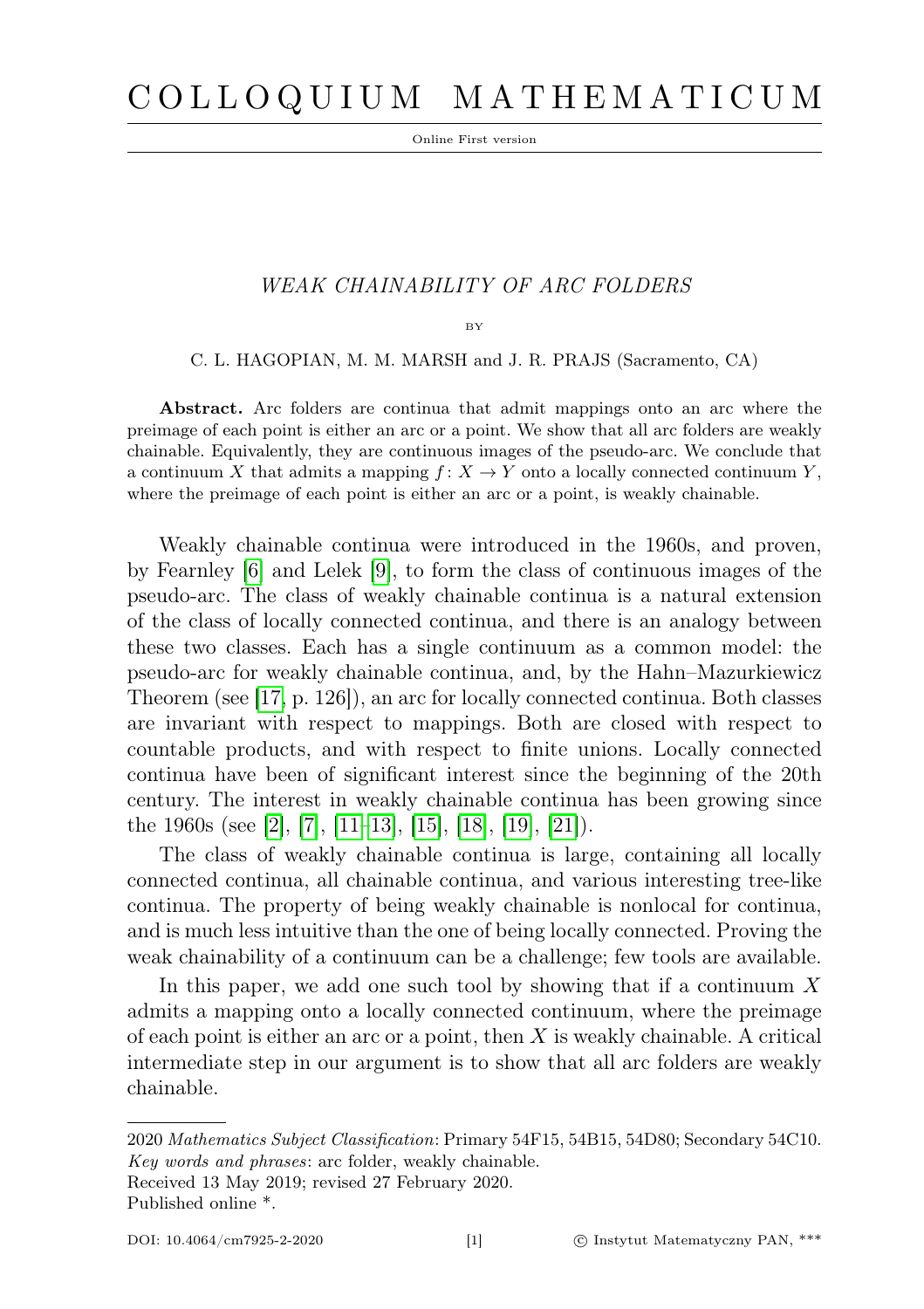A continuum is a nonempty, compact, connected metric space. A map or mapping is a continuous function. A mapping  $f: X \to Y$  is monotone if, for each  $y \in Y$ ,  $f^{-1}(y)$  is connected. Consider the class M of continua that admit a monotone mapping onto [0,1]. If  $X \in \mathcal{M}$  and  $\eta: X \to [0,1]$  is surjective and monotone, we refer to each  $\eta^{-1}(t)$ , for  $t \in [0,1]$ , as a fiber of X. This structure gives rise to an upper semicontinuous decomposition of  $X$ , where the fibers are elements of the decomposition. The next three definitions from [\[8\]](#page-9-7) are repeated here for convenience to the reader.

DEFINITION 1. We refer to a member X of  $M$  together with a monotone surjective map  $\eta: X \to [0, 1]$  as a *continuum folder*. So, a continuum folder is a pair  $(X, \eta)$ , but we will typically refer to X as a continuum folder, with an assumed monotone map  $\eta: X \to [0, 1]$ . Let G be a class of continua. If each fiber of X is either a point or belongs to  $G$ , we call X a  $G$  folder or a folder of continua from G.

DEFINITION 2. For M a continuum, an  $\{M\}$  folder, which we call simply M folder, is a continuum folder where each fiber is either a point or is homeomorphic to M.

DEFINITION 3. If the decomposition of a continuum folder  $X$  into its fibers is continuous, we call  $X$  a *continuous continuum folder*.

Basic properties of continuum folders and arc folders, as well as examples, can be found in [\[8\]](#page-9-7). Although the main results of this paper are related to arc folders, we begin with some definitions that apply to continuum folders. We first define some concepts that generalize the notion of a continuous continuum folder. For X a compact metric space, and  $B \subset X$ , we let  $cl(B)$ denote the closure of  $B$  in  $X$ .

DEFINITION 4. A continuum folder X is *strongly left-cohesive* at a fiber  $\eta^{-1}(t)$  provided either  $t = 0$ , or there exists a sequence  $\{t_n\} \subset [0, t)$  converging to t such that the fibers  $\eta^{-1}(t_n)$  converge to  $\eta^{-1}(t)$  in the sense of the Hausdorff distance. Similarly, X is *strongly right-cohesive* at  $\eta^{-1}(t)$  if either  $t = 1$ , or there exists a sequence  $\{t_n\} \subset (t, 1]$  converging to t such that the fibers  $\eta^{-1}(t_n)$  converge to  $\eta^{-1}(t)$  in the sense of the Hausdorff distance. We say that X is *strongly cohesive* at  $\eta^{-1}(t)$  if it is strongly left-cohesive and strongly right-cohesive at  $\eta^{-1}(t)$ . We say that X is a strongly cohesive continuum folder if it is strongly cohesive at each of its fibers.

PROPOSITION 1. Each continuum folder is strongly cohesive at all but countably many fibers.

*Proof.* Let X be a continuum folder. Let  $d_H$  denote the Hausdorff distance in X. Let A be the set of all  $t \in [0, 1]$  such that X is not strongly left-cohesive at  $\eta^{-1}(t)$ . Thus if  $t \in A$ , then, for some  $\varepsilon_t > 0$ ,  $d_H(\eta^{-1}(t), \eta^{-1}(s)) > \varepsilon_t$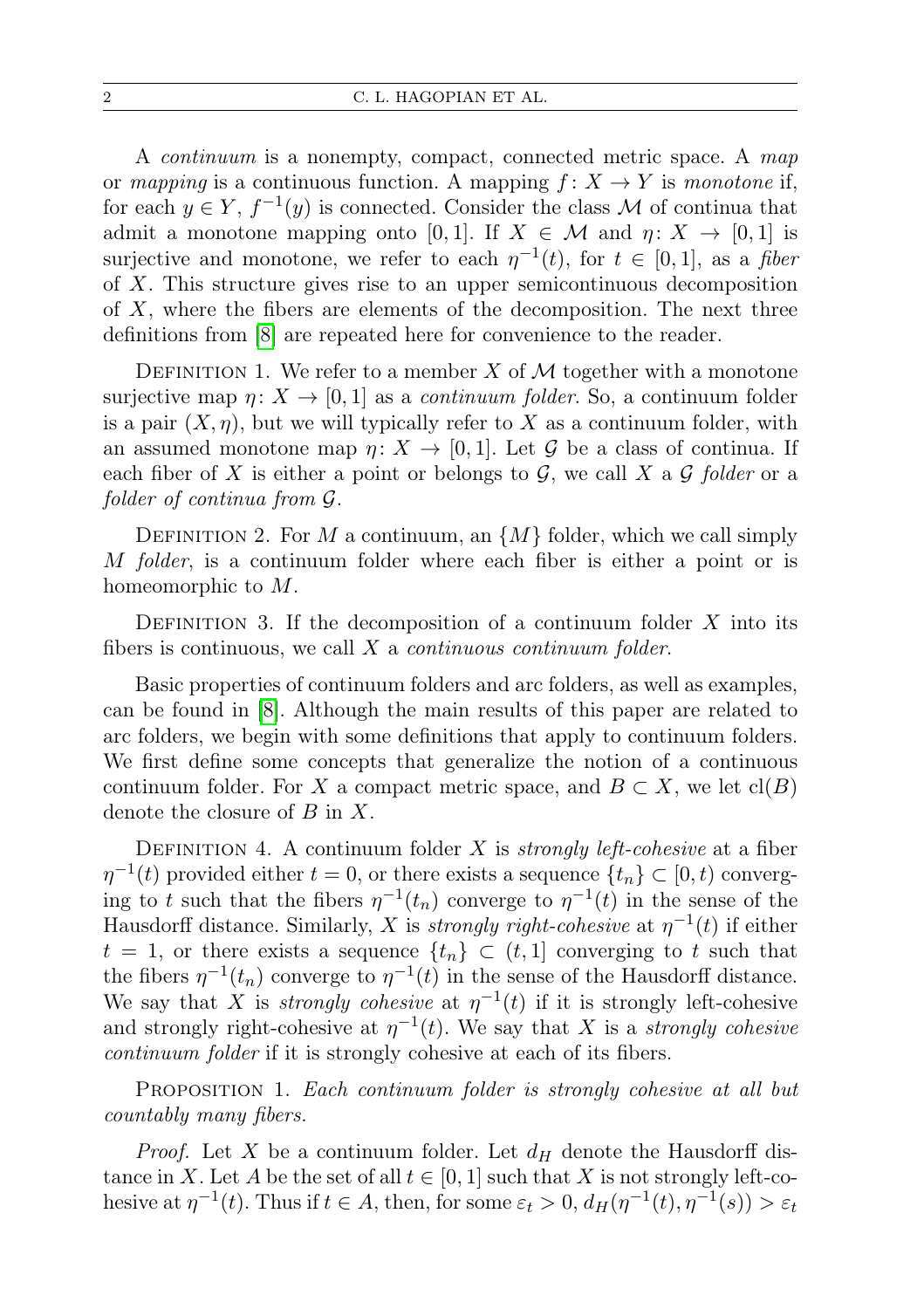for every  $s \in [0,1]$  with  $s < t$ . Let  $\varepsilon > 0$ , and let  $A_{\varepsilon} = \{t \in A \mid \varepsilon_t > \varepsilon\}$ . If  $s, t \in A_{\varepsilon}$  and  $s \neq t$ , then  $d_H(\eta^{-1}(t), \eta^{-1}(s)) > \varepsilon$ . Otherwise, either  $\varepsilon_t < \varepsilon$ or  $\varepsilon_s < \varepsilon$ , which would violate the definition of  $A_\varepsilon$ . Since the collection  $\mathcal{A}_{\varepsilon} = \{ \eta^{-1}(t) \mid t \in A_{\varepsilon} \}$  is a subset of the compact space of all subcontinua of X,  $A_{\varepsilon}$  must be finite. We have  $A = \bigcup_{n=1}^{\infty} A_{1/n}$ . Thus A is countable. Similarly, the set B of all  $t \in [0,1]$  such that X is not strongly right-cohesive at t is countable. Hence,  $A \cup B$  is countable, and the conclusion follows. ■

DEFINITION 5. A continuum folder X is *left-cohesive* at a fiber  $\eta^{-1}(t)$ provided either  $t = 0$ , or  $\eta^{-1}(t) \subset cl(\eta^{-1}([0,t)))$ . Similarly, X is right*cohesive* at  $\eta^{-1}(t)$  if either  $t = 1$ , or  $\eta^{-1}(t) \subset cl(\eta^{-1}((t, 1]))$ . We say that X is *cohesive* at  $\eta^{-1}(t)$  if it is left-cohesive and right-cohesive at  $\eta^{-1}(t)$ . We say that X is a cohesive continuum folder if it is cohesive at each of its fibers.

Clearly, continuity of a continuum folder implies strong cohesion, and strong cohesion implies cohesion. We note that the hairy arc is a strongly cohesive, 1-dimensional arc folder. So,  $[8,$  Proposition 19 $(7)$ ] cannot be generalized to strongly cohesive arc folders. The discussion in [\[10,](#page-9-8) bottom of p. 262 and top of p. 263] makes it clear that the hairy arc has these properties. The definition of the hairy arc and a proof of its uniqueness can be found in [\[1\]](#page-9-9).

A continuum X is *irreducible* if there exist points p and q in X such that no proper subcontinuum of X contains both  $p$  and  $q$ . In this case, we say that X is *irreducible between the points p and q*. We note that if a continuum folder  $X$  is irreducible, then it is irreducible between points  $p \in \eta^{-1}(0)$  and  $q \in \eta^{-1}(1)$ . A subcontinuum X of a continuum Y is terminal in Y if each subcontinuum of Y that intersects both X and  $Y \setminus X$  must contain X. A continuum T is a *triod* if there exist subcontinua  $L_1$ ,  $L_2$ ,  $L_3$ , and K of T such that  $T = L_1 \cup L_2 \cup L_3$ , K is a proper subcontinuum of  $L_i$ for each  $i \in \{1, 2, 3\}$ , and  $K = L_1 \cap L_2 = L_1 \cap L_3 = L_2 \cap L_3$  (see [\[5,](#page-9-10) p. 36] or [\[16,](#page-9-11) p. 218]). Following this definition, we will say that  $T = L_1 \cup L_2 \cup L_3$ is a triod with K a core of T. A continuum is *atriodic* if it contains no triod.

<span id="page-2-0"></span>PROPOSITION 2. If  $X$  is an irreducible, cohesive continuum folder, then for all  $0 \leq s < t \leq 1$ , the subfolder  $\eta^{-1}([s,t])$  of X is irreducible and cohesive.

*Proof.* It is clear that  $\eta^{-1}([s,t])$  is a cohesive folder. Suppose that F is a subcontinuum of  $\eta^{-1}([s,t])$  such that  $\eta(F) = [s,t]$ . Then  $\eta^{-1}((s,t)) \subset F$ ; for otherwise, the continuum  $\eta^{-1}([0, s]) \cup F \cup \eta^{-1}([t, 1])$  would be a proper subcontinuum of X containing both  $\eta^{-1}(0)$  and  $\eta^{-1}(1)$ , contradicting the irreducibility of X. So,  $\text{cl}(\eta^{-1}((s,t))) \subset F$ . Since X is cohesive, we see that  $\eta^{-1}([s,t]) \subset F$ . Hence,  $F = \eta^{-1}([s,t])$ . So,  $\eta^{-1}([s,t])$  is an irreducible folder.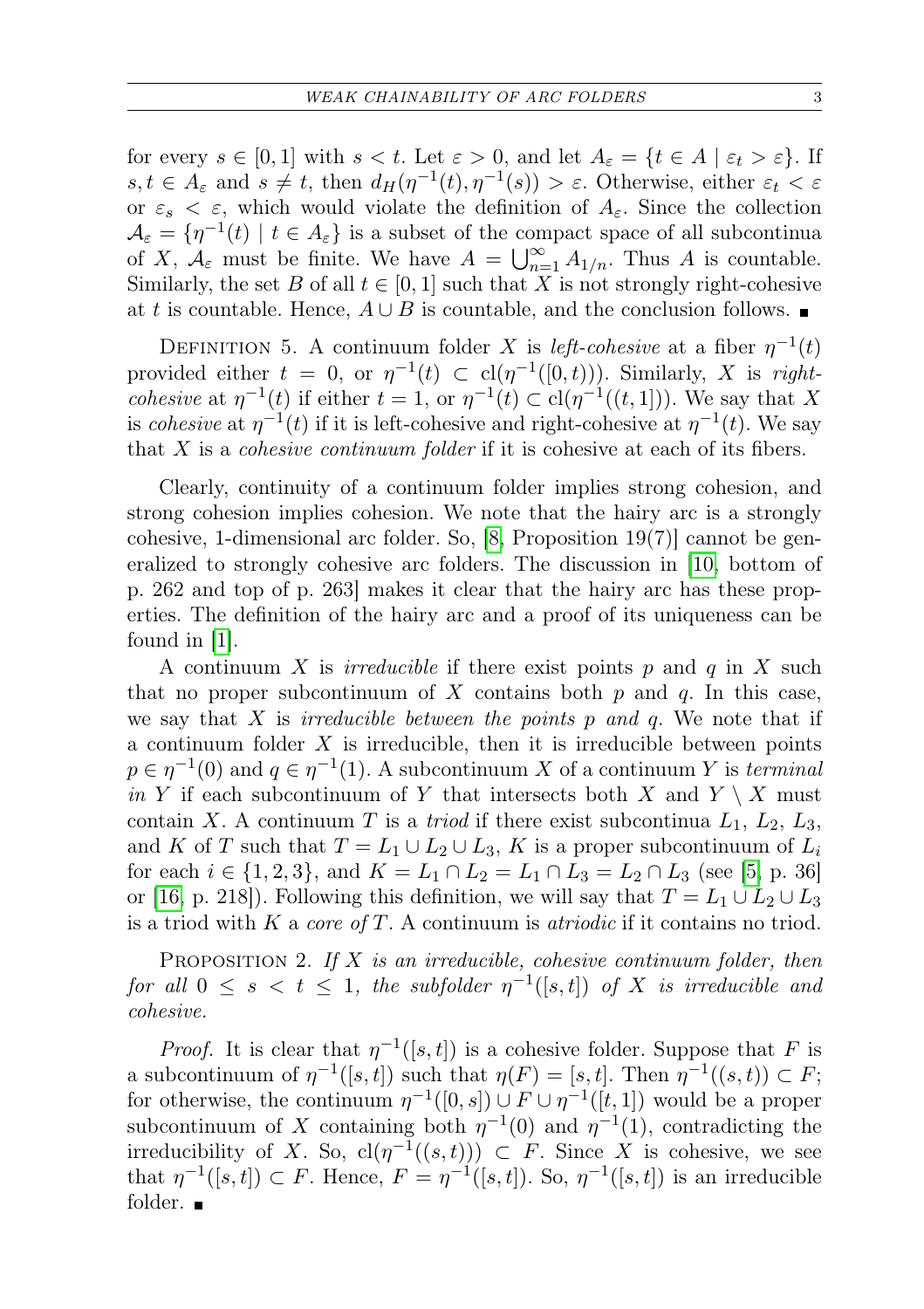PROPOSITION 3. A continuum folder  $X$  is irreducible and cohesive if and only if each fiber of  $X$  is terminal in  $X$ .

*Proof.* Suppose  $(X, \eta)$  is irreducible and cohesive,  $t \in [0, 1]$ , and K is a continuum in X such that  $K \setminus \eta^{-1}(t) \neq \emptyset \neq K \cap \eta^{-1}(t)$ . Then for some  $r < t \leq s$  (or  $r > t \geq s$ ) we have  $[r, s] = \eta(K)$  (or  $[s, r] = \eta(K)$ ).

We assume, without loss of generality, that  $r < s$ . By Proposition [2,](#page-2-0) we know that  $\eta^{-1}([r,s])$  is irreducible and cohesive. So,  $\eta^{-1}(t) \subset \eta^{-1}([r,s]) = K$ , and hence  $\eta^{-1}(t)$  is terminal in X.

Suppose all fibers of X are terminal. Let K be a continuum in X meeting both  $\eta^{-1}(0)$  and  $\eta^{-1}(1)$ . Then K must meet all fibers, and by the terminality of  $\eta^{-1}(t)$  for each  $t \in [0,1]$ , each  $\eta^{-1}(t)$  is contained in K. Thus  $K = X$ , and hence X is irreducible.

Suppose for some  $t \in (0,1]$  the folder X is not left-cohesive at  $\eta^{-1}(t)$ . Then the continuum  $\eta^{-1}(t) \cap cl(\eta^{-1}([0,t)))$  is a proper subset of  $\eta^{-1}(t)$ . The continuum  $\text{cl}(\eta^{-1}([0,t)))$  meets  $\eta^{-1}(t)$  and its complement, but it does not contain  $\eta^{-1}(t)$ . Thus  $\eta^{-1}(t)$  is not terminal in X, a contradiction. The case of a fiber that is not right-cohesive is similar. Hence, all fibers in X are both left- and right-cohesive, and X is a cohesive folder.  $\blacksquare$ 

<span id="page-3-0"></span>PROPOSITION 4. Let  $X$  be an irreducible, cohesive continuum folder. Then

- (1) X is hereditarily irreducible if and only if all fibers of X are hereditarily irreducible,
- (2) X is atriodic if and only if all fibers of X are atriodic, and
- (3)  $X$  is chainable if and only if all fibers of  $X$  are chainable.

Proof. We note that all "left-to-right" implications are obvious. So, we prove the "right-to-left" implications.

(1) Suppose each fiber of X is hereditarily irreducible. Let H be a subcontinuum of X. If H is a subset of some fiber of X, then H is irreducible. So, we assume that  $\eta(H) = [s, t]$  is a nondegenerate interval. By Proposition [2,](#page-2-0) H equals  $\eta^{-1}([s,t])$  and is irreducible.

(2) Suppose each fiber of  $X$  is atriodic. Suppose that  $X$  contains a triod  $T = L_1 \cup L_2 \cup L_3$  with core K. Since each fiber of X is atriodic, we may assume, without loss of generality, that  $\eta(L_1) = [s, t]$  is a nondegenerate interval. By Proposition [2,](#page-2-0)  $L_1 = \eta^{-1}([s,t])$ . Also by Proposition 2, it follows that  $\eta(K) \neq [s, t]$ . Assume that  $s \notin \eta(K)$ . Then both  $L_2$  and  $L_3$  meet  $\eta^{-1}((t,1])$ , which violates the irreducibility of X. So, X contains no triod.

(3) Suppose each fiber of X is chainable. Then each fiber of X is atriodic. By (2), X is atriodic. By [\[8,](#page-9-7) Proposition 6], X is chainable.  $\blacksquare$ 

By [\[9,](#page-9-1) Corollary 3], a continuum is weakly chainable if it is the continuous image of a chainable continuum. We use a fiber replacement technique to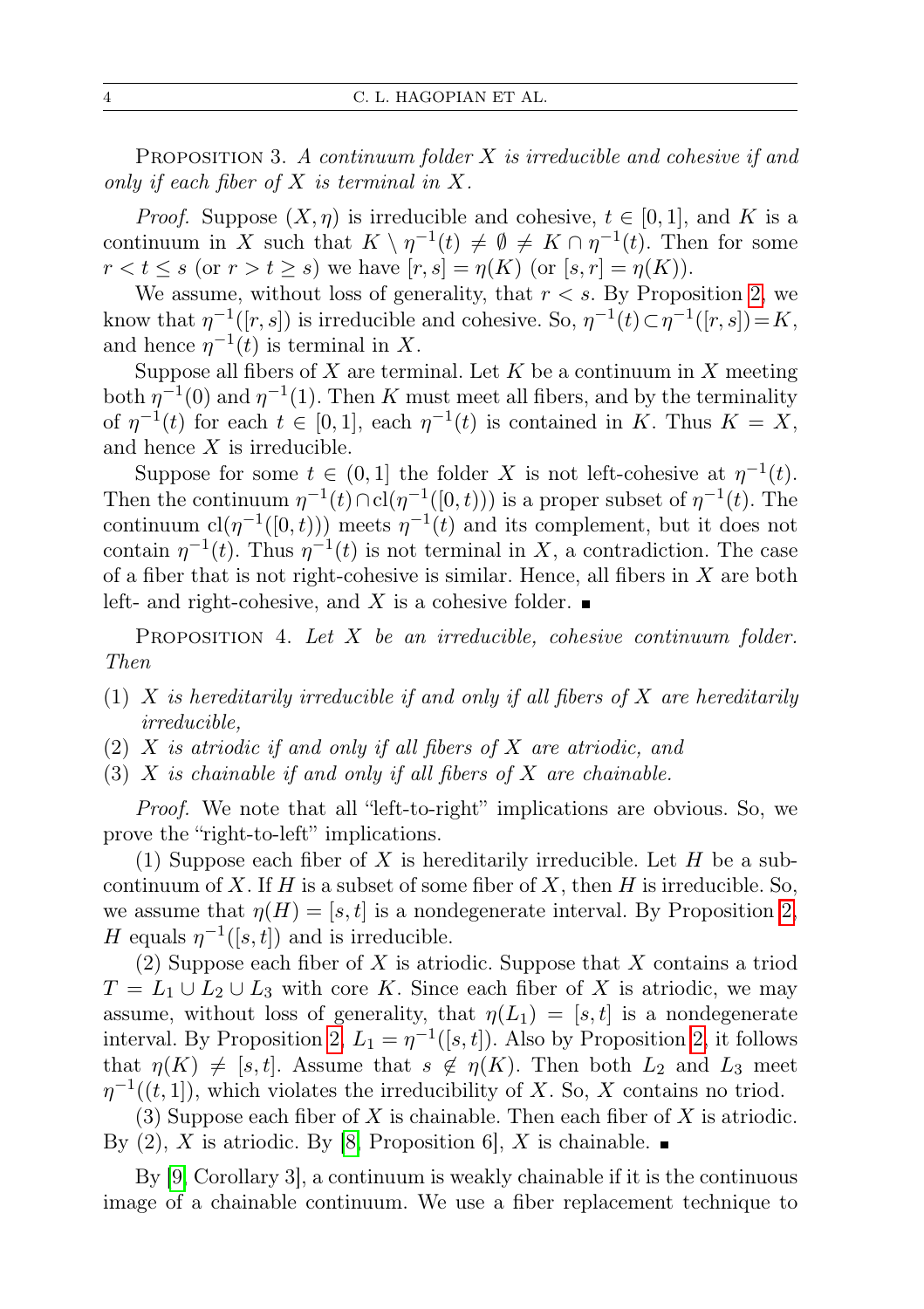prove that every arc folder is the continuous image of a chainable arc folder, and hence, is weakly chainable. To accomplish this, we need the following definitions, which we state in the general setting of continuum folders.

<span id="page-4-0"></span>DEFINITION 6. Let  $(X, \eta)$  and  $(Y, \rho)$  be folders of continua. A map f from X to Y defines a morphism  $f : (X, \eta) \to (Y, \rho)$  if, for every  $t \in [0, 1]$ , there is an  $s \in [0,1]$  such that  $f(\eta^{-1}(t)) \subset \rho^{-1}(s)$ . Each morphism  $f : (X, \eta) \to$  $(Y, \rho)$  between folders of continua induces a unique map  $\hat{f} : [0, 1] \to [0, 1]$ where  $\rho \circ f = \hat{f} \circ \eta$ .

If f is one-to-one and  $\hat{f}$  is an increasing embedding, we say that f:  $(X, \eta) \to (Y, \rho)$  is a morphic embedding, or simply an embedding. If X is a subset of Y and the inclusion map is a morphic embedding, then  $(X, \eta)$  is called a *subfolder* of  $(Y, \rho)$ . If f maps X onto Y homeomorphically and the induced map  $f$  is a homeomorphism, we say that  $f$  is a *folder isomorphism* between  $(X, \eta)$  and  $(Y, \rho)$ .

DEFINITION 7. For a folder of continua  $(X, \eta)$  and  $t \in (0, 1)$ , we let  $X_t(L)$ and  $X_t(R)$  be, respectively, disjoint copies of  $\text{cl}(\eta^{-1}([0,t)))$  and  $\text{cl}(\eta^{-1}((t,1]))$ . Let

 $F_t(L) = cl(\eta^{-1}([0,t))) \cap \eta^{-1}(t) \text{ and } F_t(R) = cl(\eta^{-1}((t,1])) \cap \eta^{-1}(t).$ 

By [\[8,](#page-9-7) Lemma 1], we see that  $F_t(L)$  and  $F_t(R)$  are continua. Also, the rightmost fiber of  $X_t(L)$  and the leftmost fiber of  $X_t(R)$  are copies of, respectively,  $F_t(L)$  and  $F_t(R)$ . So,  $X_t(L)$  and  $X_t(R)$  are folders of continua, and there exist natural morphic embeddings  $h_L: X_t(L) \to \eta^{-1}([0,t])$  and  $h_R\colon X_t(R)\to \eta^{-1}([t,1]).$ 

If  $t = 0$ ,  $X_0(R)$  and  $F_0(R)$  are defined analogously, and we let  $F_0(L)$  =  $\eta^{-1}(0)$ . If  $t = 1$ , then  $X_1(L)$  and  $F_1(L)$  are defined analogously, and we let  $F_1(R) = \eta^{-1}(1).$ 

Suppose also that  $(Y, \rho)$  is a folder of continua, where there exists a mapping  $g_t: Y \to \eta^{-1}(t)$  such that

$$
g_t|_{\rho^{-1}(0)}: \rho^{-1}(0) \to F_t(L), \quad g_t|_{\rho^{-1}(1/2)}: \rho^{-1}(1/2) \to \eta^{-1}(t),
$$
  
 $g_t|_{\rho^{-1}(1)}: \rho^{-1}(1) \to F_t(R)$  are all homeomorphisms.

We call Y an *admissible insertion for* X at  $\eta^{-1}(t)$ .

Under these conditions, we identify  $\rho^{-1}(0)$  with  $h_L^{-1}$  $\frac{1}{L}$ <sup>1</sup> $g_t(\rho^{-1}(0))$ , the rightmost fiber of  $X_t(L)$ . Also, we identify  $\rho^{-1}(1)$  with  $h_R^{-1}$  $\frac{-1}{R}g_t(\rho^{-1}(1)),$  the leftmost fiber of  $X_t(R)$ . Thusly, we obtain  $X_t(L) \cup Y \cup X_t(R)$  with the described identifications. We refer to this construction as *inserting a copy of Y at*  $\eta^{-1}(t)$  in X, and we denote the resulting space by  $X \cup_t Y$ .

We observe that  $X \cup_t Y$  is a folder of continua, where the quotient map  $\hat{\eta}: X \cup_t Y \to [0,1]$  can be chosen in a natural, but not unique, way so that its fibers  $\hat{\eta}^{-1}(t)$  are copies of fibers in either X or Y. Any such choice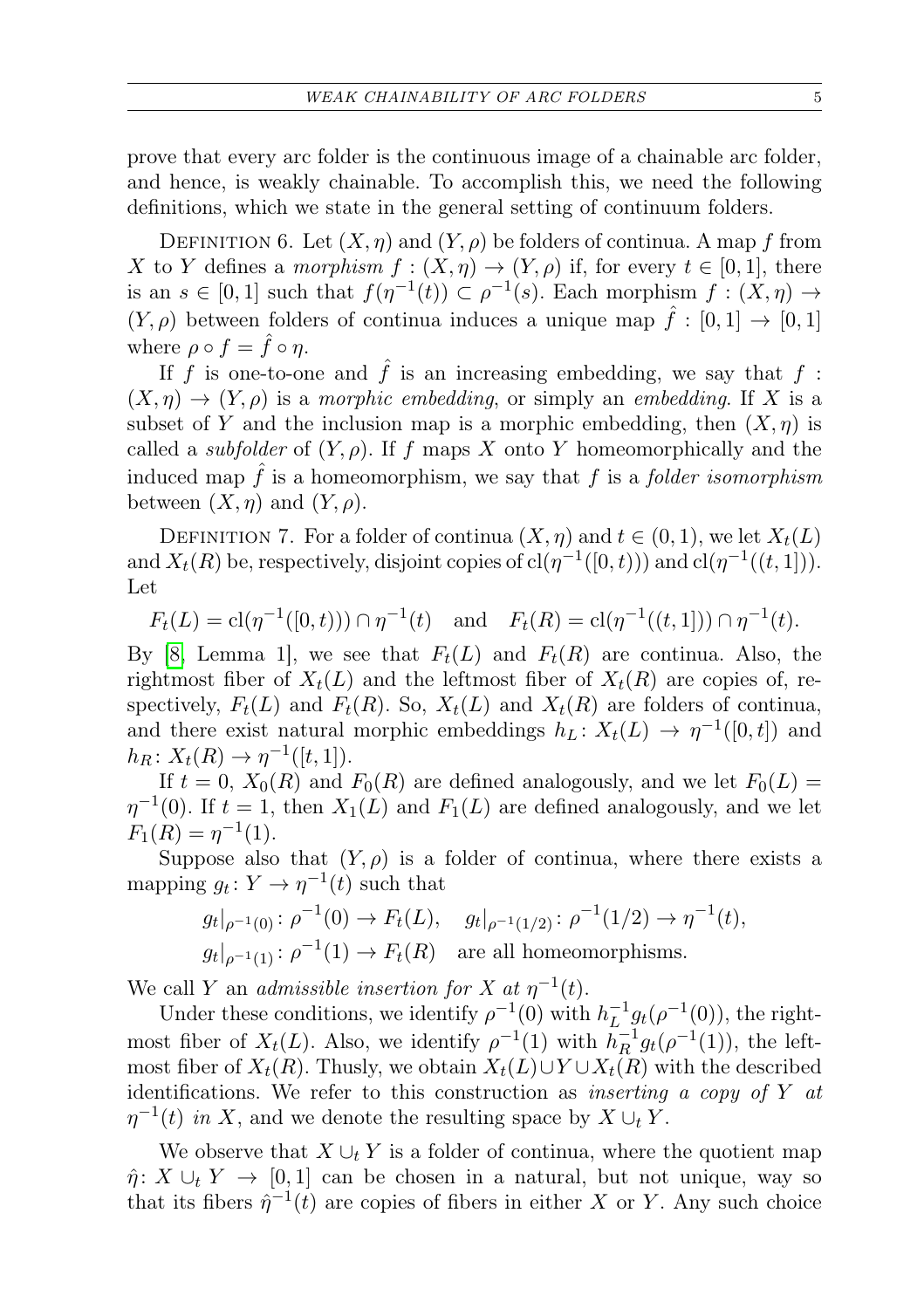will be sufficient for our constructions. Also, there is a natural morphism  $g: X \cup_t Y \to X$  given by  $g = h_L \cup g_t \cup h_R$ . It is clear from the definitions that g, restricted to each of  $X_t(L)$  and  $X_t(R)$ , is a morphic embedding, and g collapses Y to  $\eta^{-1}(t)$ .

<span id="page-5-0"></span>DEFINITION 8. We call the morphism g as above a Y-collapsing morphism. As mentioned in the definition of morphisms, we have the following commuting diagram, which we call the commuting diagram for a collapsing morphism:



Note that  $\hat{g}$  is a monotone map with exactly one nondegenerate fiber.

We now turn our attention to arc folders.

DEFINITION 9. Let  $S_0 = [0, 1]$ . We call  $S_0$ , together with the identity map, the trivial arc folder.

Below we define four versions of paired one-sided and/or two-sided topologist's sine curves, lying in  $[0, 1] \times [0, 1]$ , which we will use repeatedly as insertion folders into arc folders in an inverse limit construction in the proof of Theorem [1.](#page-6-0) The first projection map restricted to each of these folders will be the quotient map onto  $[0, 1]$ .

DEFINITION 10. Let

$$
M_1 = (\{0\} \times [0,1]) \cup \left\{ \left( x, \frac{1}{2} \left( 1 + \sin \frac{3\pi}{8x} \right) \right) \middle| 0 < x \le \frac{1}{4} \right\}.
$$

Let  $M_2$  be the reflection of  $M_1$  through the line  $x = 1/4$ , and let  $M_3$  be the reflection of  $M_1 \cup M_2$  through the line  $x = 1/2$ . Let  $S_1 = M_1 \cup M_2 \cup M_3$ .

Let  $N_1 = ([0, 1/4] \times \{0\}) \cup M_2$ , and let  $N_2$  be the reflection of  $N_1$  through the line  $x = 1/2$ . Let  $S_2 = N_1 \cup N_2$ ,  $S_3 = M_1 \cup M_2 \cup N_2$ , and  $S_4 = M_3 \cup N_1$ .

We note that  $\pi_1: S_i \to [0,1]$  is monotone for each  $i \in \{1,2,3,4\}$ , with only  $\pi_1^{-1}(0)$ ,  $\pi_1^{-1}(1/2)$  and  $\pi_1^{-1}(1)$  as possible nondegenerate fibers. So, for each  $i \in \{1, 2, 3, 4\}, S_i$  is an arc folder, and we observe that  $S_i$  is cohesive. Also,  $\pi_2 \colon S_i \to [0,1]$  is a mapping whose restrictions to the nondegenerate fibers  $\pi_1^{-1}(0)$ ,  $\pi_1^{-1}(1/2)$ , and/or  $\pi_1^{-1}(1)$  are homeomorphisms. Hence, for some  $i \in \{0, 1, 2, 3, 4\}, S_i$  is an admissible insertion for an arc folder at each of its fibers (see Observation 1 below). We refer to each of the folders  $S_i$ ,  $i \in \{0, 1, 2, 3, 4\},$  as a *standard insertion* for an arc folder.

OBSERVATION 1. For each arc folder X, and each  $t \in [0,1]$ , there exists, for some  $i \in \{0, 1, 2, 3, 4\}$ , a standard insertion  $S_i$  at  $\eta^{-1}(t)$  in X.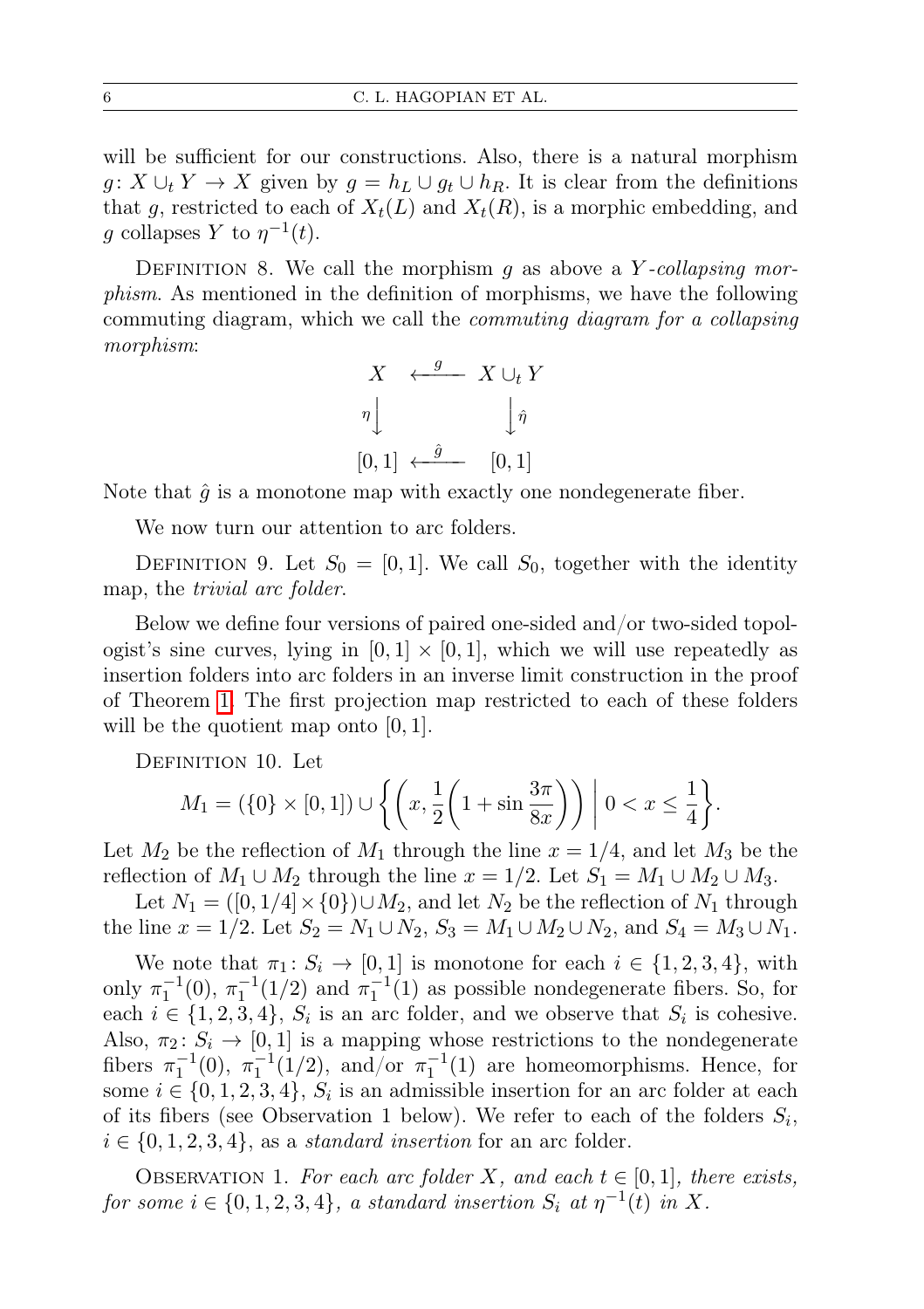*Proof.* Note which of the sets  $F_t(L)$ ,  $\eta^{-1}(t)$ , and  $F_t(R)$  are degenerate, and which are nondegenerate. Pick the appropriate  $S_i$  so that  $\pi_1^{-1}(0)$ ,  $\pi_1^{-1}(1/2)$ , and  $\pi_1^{-1}(1)$  are, respectively, copies of the first three sets. Let  $g_t'$  be a mapping whose domain is the union of the second group of three sets, and whose restriction to each is a homeomorphism onto the respective member of the first group of three sets. Now, by the Tietze extension theorem, we extend  $g'_t$  to a mapping  $g_t: S_i \to \eta^{-1}(t)$ .

For an arc folder X, let  $NC(X) = \{t \in [0,1] \mid X \text{ is not cohesive at } \eta^{-1}(t)\}.$ We make the following immediate observation about our standard insertions for arc folders.

OBSERVATION 2. Let X be an arc folder,  $t \in [0,1]$ , and  $g_t \colon S_i \to \eta^{-1}(t)$ be a standard insertion for some  $i \in \{0, 1, 2, 3, 4\}$ . Let  $g: X \cup_t S_i \to X$  be an  $S_i$ -collapsing morphism. Then  $\mathrm{NC}(X \cup_t S_i) \subset \hat{g}^{-1}(\mathrm{NC}(X) \setminus \{t\})$ , where  $\hat{g}: [0,1] \to [0,1]$  is the induced map in the commuting diagram for g.

<span id="page-6-0"></span>THEOREM 1. For each arc folder  $(X_0, \eta_0)$  there is an arc folder  $(X, \eta)$ and a surjective morphism  $g: (X, \eta) \to (X_0, \eta_0)$  such that  $(X, \eta)$  is chainable and cohesive.

*Proof.* Let  $(X_0, \eta_0)$  be an arc folder, and let  $\{A_i\}_{i>1}$  be a sequence of fibers in  $X_0$  such that

(i) each fiber of noncohesion in  $X_0$  is an element of  $\{A_i\}_{i>1}$ , and

(ii)  $\{\eta_0(A_i) \mid i \geq 1\}$  is dense in [0, 1].

Note that each fiber of noncohesion is nondegenerate.

We will construct an inverse sequence, starting with  $X_0$ , and inserting copies of some  $S_j$ ,  $j \in \{0, 1, 2, 3, 4\}$ , at each  $A_i$ . The bonding mappings will be  $S_i$ -collapsing morphisms. The inverse limit space X will be the desired chainable continuum, and the first projection mapping of  $X$  onto  $X_0$  will be the desired surjective morphism.

Beginning with  $A_1$ , we choose the appropriate  $S_i$  for insertion at  $A_1$ . Let  $t = \eta_0(A_1)$ . Assume, without loss of generality, that  $F_t(L)$  is degenerate, and both  $\eta_0^{-1}(t)$  and  $F_t(R)$  are nondegenerate. Then we insert a copy of  $S_4$  at A<sub>1</sub>. That is, we let  $X_1 = X_0 \cup_{\eta_0(A_1)} S_4$ , and we let  $g_0^1: X_1 \to X_0$  be the  $S_4$ -collapsing morphism. Also, we let  $\eta_1 = \hat{\eta}_0 \colon X_1 \to [0,1]$  be a monotone quotient mapping as described in the paragraph preceding Definition [8.](#page-5-0) Note that  $X_1$  is an arc folder, and that copies of  $A_i$  for  $i \geq 2$  remain fibers of  $X_1$ . Although  $\eta_0(A_i)$  may not be equal to  $\eta_1(A_i)$  for given  $i \geq 2$ , without loss of generality, we identify each  $A_i$  for  $i \geq 2$  with its copy in  $X_1$ . So, the fibers of noncohesion in  $X_1$  lie among the  $A_i$  for  $i \geq 2$  (see Observation 2).

We repeat the procedure for  $A_2 \subset X_1$ , getting  $X_2 = X_1 \cup_{\eta_1(A_2)} S_j$  for appropriate  $j \in \{0, 1, 2, 3, 4\}$ , with collapsing morphism  $g_1^2: X_2 \to X_1$  and quotient map  $\eta_2 = \hat{\eta}_1 \colon X_2 \to [0, 1].$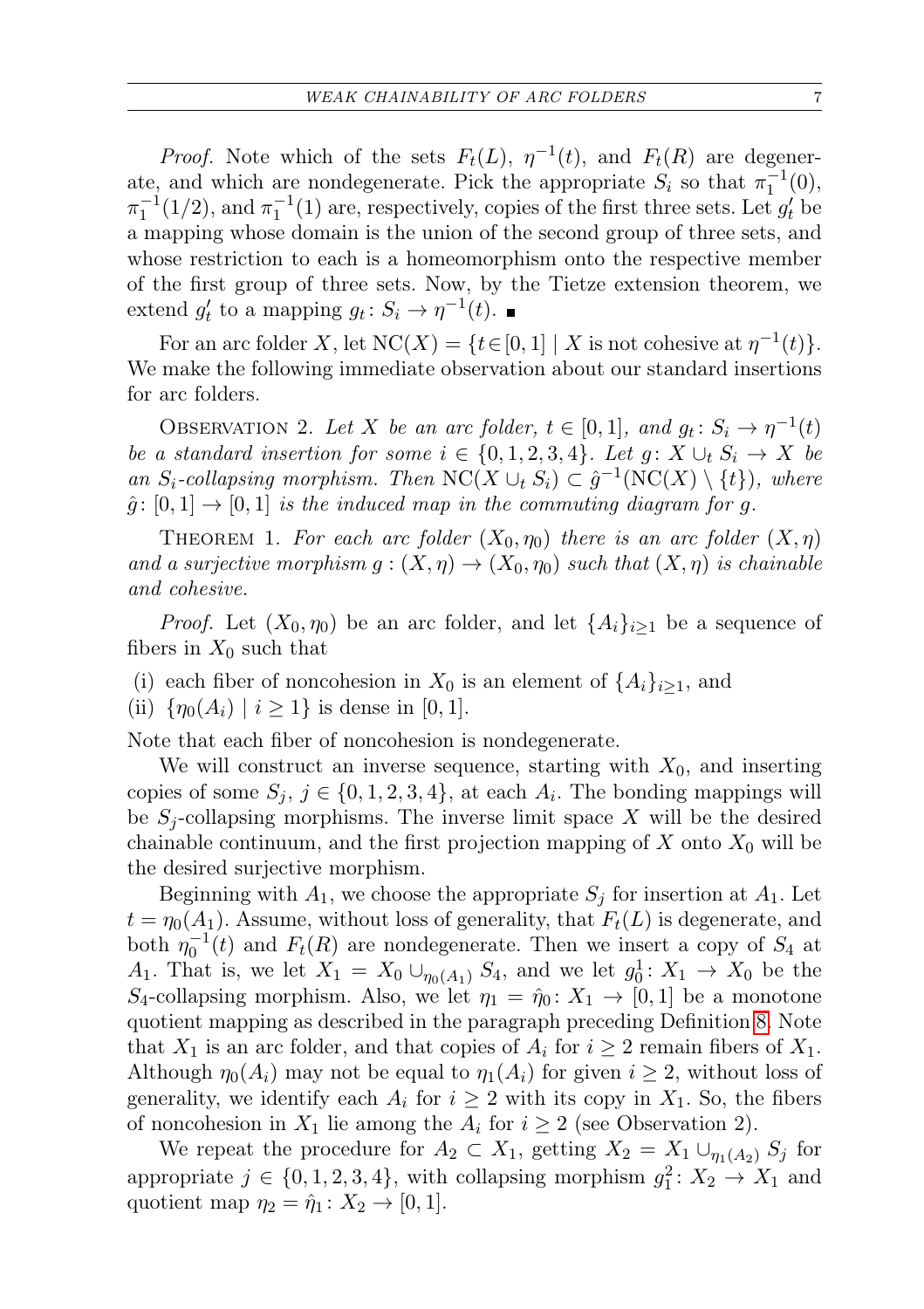Inductively, we have an inverse sequence ladder, with commuting diagrams and inverse limits  $X$  and  $[0, 1]$  as indicated below.

$$
X_0 \leftarrow \begin{array}{c} g_0^1 \\ \longleftarrow \\ \eta_0 \end{array} \begin{array}{c} X_1 \leftarrow \begin{array}{c} g_1^2 \\ \longleftarrow \\ \eta_1 \end{array} \begin{array}{c} \longleftarrow \\ \vdots \\ \longleftarrow \\ \eta_n \end{array} \begin{array}{c} \longleftarrow \\ \eta_n \end{array} \begin{array}{c} \longleftarrow \\ \eta_{n+1} \end{array} \begin{array}{c} \longleftarrow \\ \vdots \\ \longleftarrow \\ \eta_n \end{array} \begin{array}{c} \longleftarrow \\ \vdots \\ \longleftarrow \\ \eta_n \end{array} \begin{array}{c} \longleftarrow \\ \vdots \\ \longleftarrow \\ \eta_n \end{array} \begin{array}{c} \longleftarrow \\ \vdots \\ \longleftarrow \\ \eta_n \end{array} \begin{array}{c} \longleftarrow \\ \vdots \\ \longleftarrow \\ \eta_n \end{array} \begin{array}{c} \longleftarrow \\ \vdots \\ \longleftarrow \\ \eta_n \end{array} \begin{array}{c} \longleftarrow \\ \vdots \\ \longleftarrow \\ \eta_n \end{array} \begin{array}{c} \longleftarrow \\ \vdots \\ \longleftarrow \\ \eta_n \end{array} \begin{array}{c} \longleftarrow \\ \vdots \\ \longleftarrow \\ \eta_n \end{array} \begin{array}{c} \longleftarrow \\ \vdots \\ \longleftarrow \\ \eta_n \end{array} \begin{array}{c} \longleftarrow \\ \vdots \\ \longleftarrow \\ \eta_n \end{array} \begin{array}{c} \longleftarrow \\ \vdots \\ \longleftarrow \\ \eta_n \end{array} \begin{array}{c} \longleftarrow \\ \vdots \\ \longleftarrow \\ \eta_n \end{array} \begin{array}{c} \longleftarrow \\ \vdots \\ \longleftarrow \\ \eta_n \end{array} \begin{array}{c} \longleftarrow \\ \vdots \\ \longleftarrow \\ \eta_n \end{array} \begin{array}{c} \longleftarrow \\ \vdots \\ \longleftarrow \\ \eta_n \end{array} \begin{array}{c} \longleftarrow \\ \vdots \\ \longleftarrow \\ \eta_n \end{array} \begin{array}{c} \longleftarrow \\ \vdots \\ \longleftarrow \\ \eta_n \end{array} \begin{array}{c} \longleftarrow \\ \vdots \\ \longleftarrow \\ \eta_n \end{array} \begin{array}{c} \longleftarrow \\ \vdots \\ \longleftarrow \\ \eta_n \end{array} \begin{array}{c} \longleftarrow \\ \vdots \\ \longleftarrow \\ \eta_n \end{array} \begin{array
$$

$$
[0,1] \xleftarrow{r_0^1} [0,1] \xleftarrow{r_1^2} \cdots \xleftarrow{r_n^{n+1}} [0,1] \xleftarrow{r_n^{n+1}} [0,1] \xleftarrow{r \cdots} \cdots \xleftarrow{r \cdots} [0,1]
$$

The bonding mappings  $r_i^{i+1}$  are the induced mappings that were denoted  $\hat{g}_i^{i+1}$  in Definition [6.](#page-4-0) Each bonding map  $g_i^{i+1}$  is an  $S_j$ -collapsing morphism for some  $j \in \{0, 1, 2, 3, 4\}$ . Each  $\eta_i$  is chosen as in the paragraph preceding Definition [8.](#page-5-0) Each  $r_i^{i+1}$  is a monotone mapping with exactly one nondegenerate fiber. It follows that  $\underline{\lim}_{i} \{ [0, 1], r_i^{i+1} \} \stackrel{T}{\approx} [0, 1]$  (see [\[3\]](#page-9-12)). Also, since each  $\eta_i$ is monotone, the induced mapping  $\eta$  between the inverse limits is monotone (see [\[4,](#page-9-13) Corollary 11]). So, X is a folder of continua. We also note that for each  $n \geq 0$ , the fibers of noncohesion in  $X_n$  lie among the copies  $A_i$ , for  $i \geq n+1$ , in  $X_n$  (recall Observation 2). For each  $n \geq 1$ , we let  $g_n$  and  $r_n$ denote, respectively, the projection mapping from the inverse limits  $X$  and  $[0, 1]$  onto the factor spaces  $X_n$  and  $[0, 1]$ .

Although it should be clear from the construction that  $X$  is an irreducible, cohesive, arc folder, we provide some justification for these claims.

X is an arc folder. We need to see that each fiber  $\eta^{-1}(t)$  in X is either a point or an arc. Suppose x and y are points of X with  $\eta(x) = \eta(y)$ . Since  $\eta$  is induced, we have  $\eta_n g_n(x) = r_n \eta(x) = r_n \eta(y) = \eta_n g_n(y)$  for all  $n \geq 0$ . That is,  $g_n(x)$  and  $g_n(y)$  are in the same fiber of  $X_n$  for all  $n \geq 0$ . So, x and y belong to a fiber of  $X$  that is an inverse limit of fibers from the  $X_n$ 's with bonding maps being the  $g_n^{n+1}$ 's restricted to the corresponding fibers. From the construction, for each fiber F of  $X_0$ , either  $(g_n^{n+1}|_F)^{-1}$  is a homeomorphism of single fibers for all  $n \geq 0$ , or there exists a k such that  $S_i$ , for some  $j \in \{0, 1, 2, 3, 4\}$ , is inserted for the copy of F in  $X_k$ . For such F,  $(g_n^{n+1}|_{F'})^{-1}$  is a homeomorphism of single fibers for each new fiber  $F'$  in  $S_j$ and all  $n \geq k$ . It follows that each fiber of X is of one of these two types, which is either an arc or a point. So,  $X$  is an arc folder.

X is cohesive. Recall that for each  $n \geq 0$ , the fibers of noncohesion in  $X_n$ lie among the copies  $A_i$ , for  $i \geq n+1$ , in  $X_n$ . So, all fibers of noncohesion in  $X_0$  have been replaced in X by copies of the cohesive arc folders  $S_i$ . Furthermore, in the metric topology of  $\prod_{n\geq 1} X_n$ , the "widths" of the copies of the  $S_i$ 's that were inserted in the construction, tend to zero. Since each copy of some  $S_j$  contains a copy of the fiber where it was inserted, each fiber of  $X_0$  that was not one of the  $A_i$  fibers remains a fiber of cohesion. Hence, X has no fibers of noncohesion.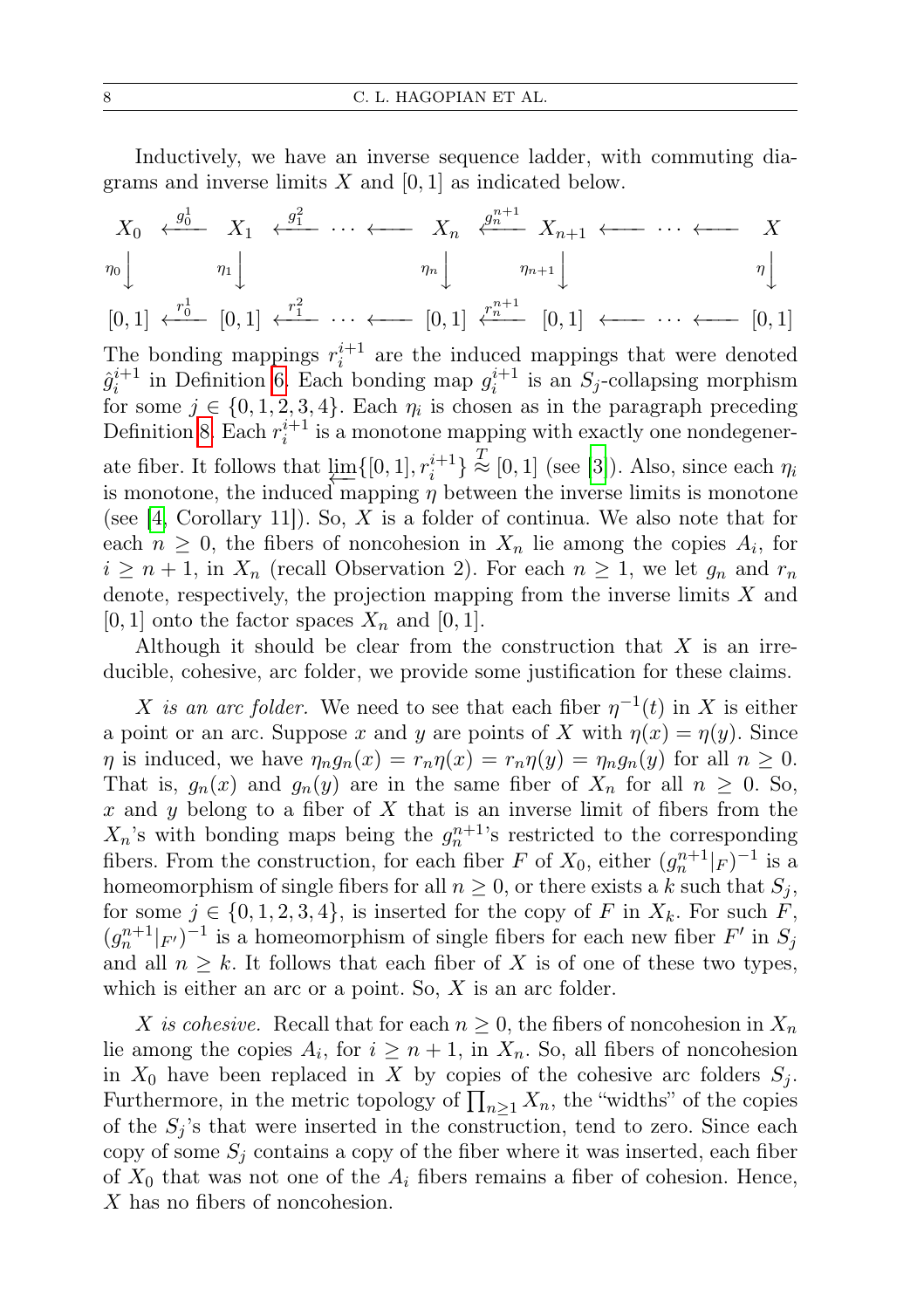X is irreducible. Note that, by our construction,  $X$  contains a set  $M$  of degenerate fibers such that  $M$  is dense in  $X$ . Therefore  $X$  is irreducible.

It follows from Proposition [4](#page-3-0) and [\[8,](#page-9-7) Proposition 19(5)] that X is chainable. The first projection mapping  $g_0: X \to X_0$  is a morphism onto  $X_0$ .

<span id="page-8-1"></span>COROLLARY 1. Each arc folder is weakly chainable.

DEFINITION 11. Let X, Y, and Z be continua, and let  $f: X \to Z$  and  $q: Y \to Z$  be surjective mappings. The *fibered product* of f and q is the set in  $X \times Y$  given by  $[f, g] = \{(x, y) | f(x) = g(y)\}.$ 

With regard to Definition 11, see [\[22,](#page-10-4) p. 70]. We point out that these sets were called double graphs in [\[14\]](#page-9-14) and [\[20\]](#page-10-5).

The next proposition gives a general method for constructing a continuum folder.

<span id="page-8-0"></span>PROPOSITION 5. Let  $f: X \to Y$  be a monotone mapping from a continuum X onto a locally connected continuum Y, and let  $g: [0, 1] \rightarrow Y$  be a surjective mapping. Then the fibered product  $[f, g]$  is a continuum folder. Moreover, if G is some class of continua, and the preimages  $f^{-1}(y)$  for  $y \in Y$ are either points or members of  $G$ , then  $[f,g]$  is a  $G$  folder.

*Proof.* By definition,  $[f, g] = \{(x, t) \in X \times [0, 1] \mid f(x) = g(t)\}.$  Let  $\eta = \pi_2|_{[f,g]}: [f,g] \to [0,1].$  Note that, for  $t \in [0,1],$ 

$$
\eta^{-1}(t) = \pi_2^{-1}(t) \cap [f, g] = \{(x, t) \mid x \in f^{-1}(g(t))\},\
$$

which is a nonempty continuum since f is monotone. It follows that  $|f, g|$  is a continuum folder.

Clearly, if additionally the point preimages under f are either points or members of G, then  $[f, g]$  is a G folder.

COROLLARY 2. Let  $f: X \to Y$  be a surjective mapping between continua X and Y such that Y is locally connected, and  $f^{-1}(y)$  is an arc or a point for each  $y \in Y$ . Then X is weakly chainable.

Proof. By the Hahn–Mazurkiewicz Theorem [\[17,](#page-10-0) 8.14, p. 126], there exists a continuous surjection  $g: [0,1] \rightarrow Y$ . By Proposition [5,](#page-8-0) the fibered product  $[f, g]$  is an arc folder. Consequently,  $[f, g]$  is weakly chainable by Corollary [1.](#page-8-1) Since X is the continuous image of  $[f, g]$  by the projection of  $X \times [0, 1]$  onto X, the continuum X is weakly chainable.

The following example shows that local connectedness of Y cannot be replaced with chainability in Corollary 2.

EXAMPLE 1. There exists a mapping  $f: X \to Y$  such that Y is chainable, and for each  $y \in Y$ ,  $f^{-1}(y)$  is either a point or an arc, yet X is not weakly chainable.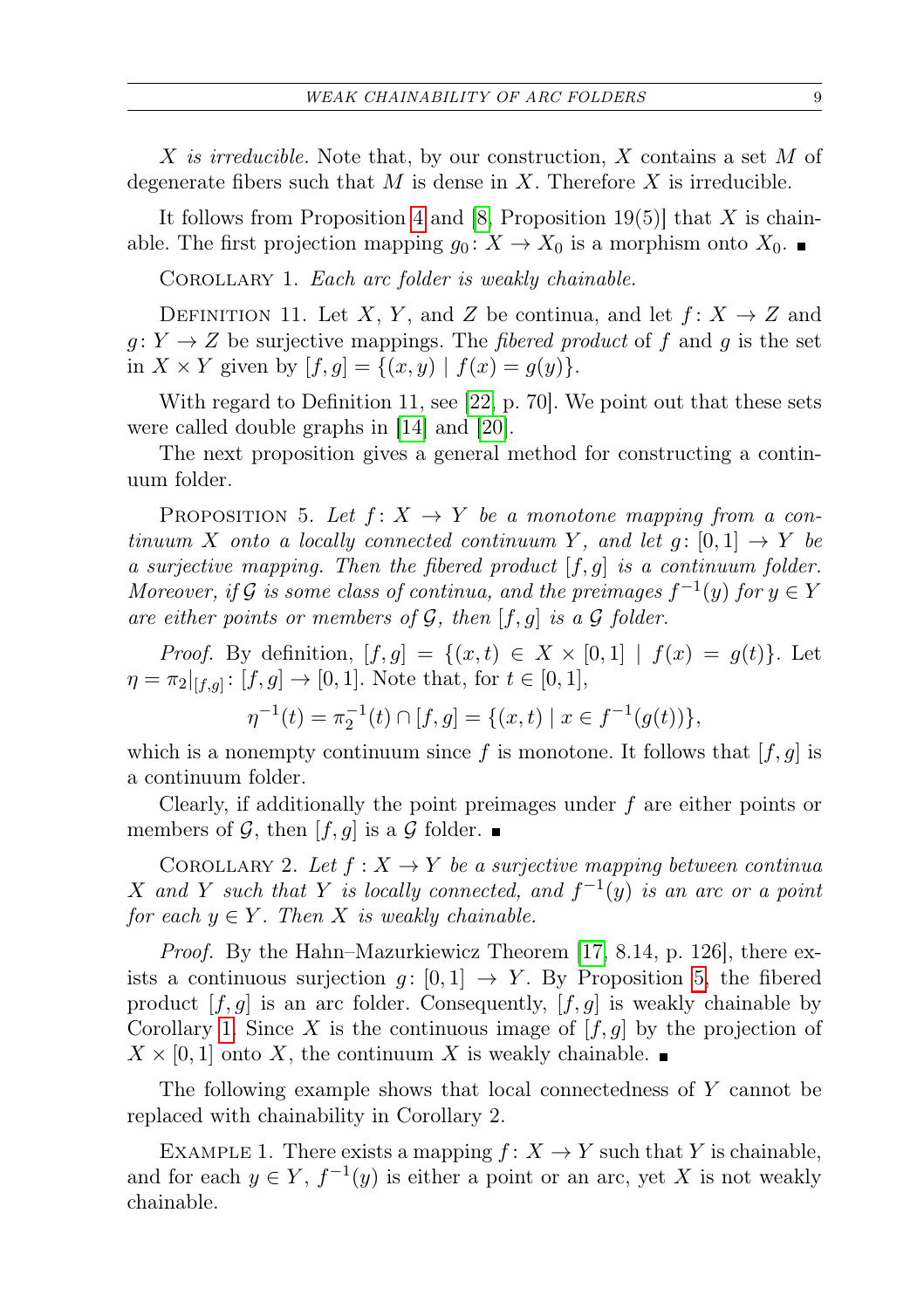*Proof.* Let  $T$  be the simple triod in the plane consisting of the points  $\{(x, 0) | |x| \leq 1\} \cup \{(0, y) | 0 \leq y \leq 1\}.$  Let S be a simple spiral in  $\mathbb{R}^2 \setminus T$  such that  $S \cup T = cl(S)$ . So,  $X = T \cup S$  is a continuum that is not weakly chainable (see [\[9,](#page-9-1) p. 281]). Let  $F: \mathbb{R}^2 \to \mathbb{R}^2$  be a mapping such that  $F(x, y) = (x, 0)$  for points  $(x, y) \in T$ , and  $F|_{\mathbb{R}^2 \setminus T}$  is a homeomorphism onto  $\mathbb{R}^2 \setminus \{(x,0) \mid |x| \leq 1\}$ . Let  $f = F|_X$ . The image of f is topologically a topologist's sine curve, which is chainable. Also, for each  $y \in f(X)$ ,  $f^{-1}(y)$  is either a point or an arc.

A proof of the following conjecture would give a significant generalization of our main results.

CONJECTURE 1. Each folder of chainable continua is weakly chainable.

## REFERENCES

- <span id="page-9-9"></span>[\[1\]](http://dx.doi.org/10.1090/S0002-9947-1993-1182980-3) J. M. Aarts and L. G. Oversteegen, The geometry of Julia sets, Trans. Amer. Math. Soc. 338 (1993), 897–918.
- <span id="page-9-2"></span>[2] I. Banič, M. Črepnjak, M. Merhar, U. Milutinović, and T. Sovič, An Anderson– Choquet-type theorem and a characterization of weakly chainable continua, Mediterr. J. Math. 14 (2017), no. 2, art. 52, 14 pp.
- <span id="page-9-12"></span>[\[3\]](http://dx.doi.org/10.1215/S0012-7094-54-02124-9) C. E. Capel, Inverse limit spaces, Duke Math. J. 21 (1954), 233–245.
- <span id="page-9-13"></span>[\[4\]](http://dx.doi.org/10.1016/0166-8641(83)90002-0) J. J. Charatonik and W. J. Charatonik, On projections and limit mappings of inverse systems of compact spaces, Topology Appl. 16 (1983), 1–9.
- <span id="page-9-10"></span>[\[5\]](http://dx.doi.org/10.4153/CJM-1978-003-2) H. Cook and A. Lelek, Weakly confluent mappings and atriodic Suslinian curves, Canad. J. Math. 30 (1978), 32–44.
- <span id="page-9-0"></span>[\[6\]](http://dx.doi.org/10.1090/S0002-9947-1964-0163293-7) L. Fearnley, Characterizations of the continuous images of the pseudo-arc, Trans. Amer. Math. Soc. 111 (1964), 380–399.
- <span id="page-9-3"></span>[\[7\]](http://dx.doi.org/10.4064/fm-106-1-1-12) G. A. Feuerbacher, Weakly chainable circle-like continua, Fund. Math. 106 (1980), 1–12.
- <span id="page-9-7"></span>[8] C. L. Hagopian, M. M. Marsh, and J. R. Prajs, *Folders of continua*, Topology Proc. 55 (2020), 13–33.
- <span id="page-9-1"></span>[\[9\]](http://dx.doi.org/10.4064/fm-51-3-271-282) A. Lelek, On weakly chainable continua, Fund. Math. 51 (1962/63), 271–282.
- <span id="page-9-8"></span>[\[10\]](http://dx.doi.org/10.1016/S0166-8641(99)00066-8) S. Macías, L. G. Oversteegen, and M. P. Widener, Confluent images of the hairy arc, Topology Appl. 105 (2000), 261–283.
- <span id="page-9-4"></span>[\[11\]](http://dx.doi.org/10.1090/S0002-9947-1990-0968887-X) P. Minc, A fixed point theorem for weakly chainable plane continua, Trans. Amer. Math. Soc. 317 (1990), 303–312.
- [\[12\]](http://dx.doi.org/10.1090/S0002-9939-1993-1172961-3) P. Minc, On weakly chainable inverse limits with simplicial bonding maps, Proc. Amer. Math. Soc. 119 (1993), 281–289.
- <span id="page-9-5"></span>[\[13\]](http://dx.doi.org/10.1090/S0002-9947-99-02071-1) P. Minc, A weakly chainable tree-like continuum without the fixed point property, Trans. Amer. Math. Soc. 351 (1999), 1109–1121.
- <span id="page-9-14"></span>[\[14\]](http://dx.doi.org/10.4064/cm-9-2-233-240) J. Mioduszewski, On a quasi-ordering in the class of continuous mappings of a closed interval onto itself, Colloq. Math. 9 (1962), 233–240.
- <span id="page-9-6"></span>[15] T. A. Moebes, An atriodic tree-like continuum that is not weakly chainable, Ph.D. thesis, Univ. of Houston, 1980.
- <span id="page-9-11"></span>[16] R. L. Moore, Foundations of Point Set Theory, Amer. Math. Soc. Colloq. Publ. 13, Amer. Math. Soc., Providence, RI, 1962.